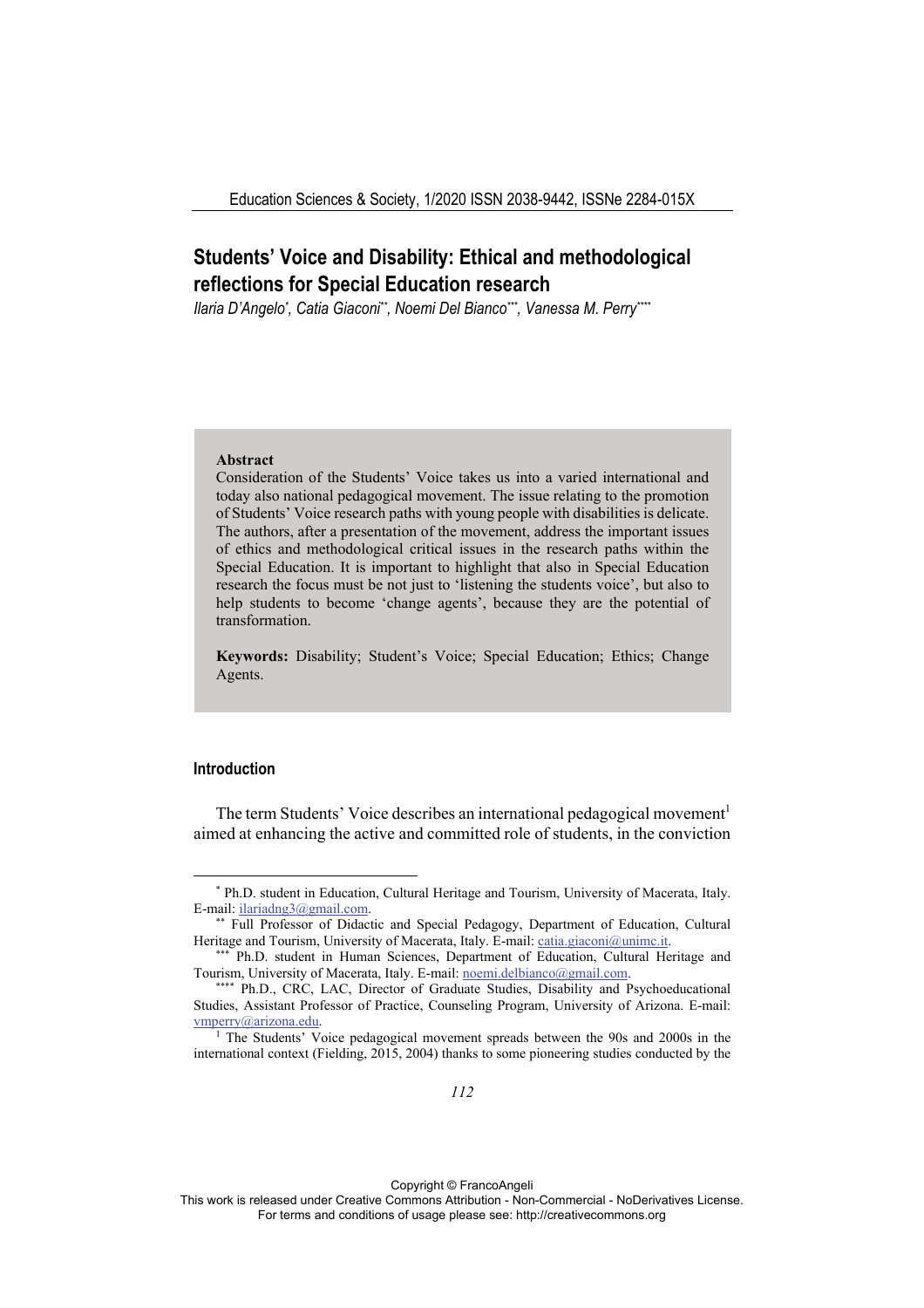that an adequate understanding of educational contexts passes through the involvement and co-responsibility of the former in the management of the latter (Grion, Cook-Sather, 2013; Cook-Sather, 2002). This pedagogical perspective does not assume a univocal definition, as it is characterized as a constant dialogue between the different members of the educational community (Cook-Sather, 2013) aimed at increasing well-being in school life (Zuccoli, 2013; Rudduk, Flutter 2004) through the creation of spaces in which the 'voices' of students are listened to, recognized and legitimized as transformative elements of the educational context<sup>2</sup>. This objective is achieved by the movement through the concrete "sharing and distribution of power" (Cook-Sather, 2018, 2006; Fielding, Bragg, 2003) and the creation of a co-leadership between students and educators/teachers/researchers.

In the idea that there is «something fundamentally wrong in building and reconstructing an entire system without ever requiring the opinion of those for whom the system is likely designed» (Cook-Sather, 2002, p. 3), students are considered, from the Students' Voice movement, between «[...] those who enjoy authority to participate in both critical analysis and educational reforms [...]» *(Ibidem)*, as the main informants of training practices, as well as relevant critics, and therefore legitimately identifiable as expert partners with competence.

In an attempt to offer an overview of how the term Students' Voice entered into the pedagogical plots, Cook-Sather underlines how this recognizes «[…] not only as an advocate of efforts to reposition students in educational research and reform but also as a participant in such efforts who at the same time recognizes the potential dangers of both these efforts and the term currently used to describe them» (Cook-Sather, 2006, p. 361). In fact, «however committed student voice efforts may be, will not of themselves achieve their aspirations unless a series of conditions are met that provide the organizational structures and cultures to make their desired intentions a living reality» (Fielding, 2004, p. 202).

In this perspective, over the years, there have been plural approaches that have given students an increasingly central and active role in the field of school management and reform (Grion, Cook-Sather, 2013), in addition to educational research (Cook-Sather, 2018), characterizing the movement for its complexity<sup>3</sup>.

researchers Jean Rudduck and Julia Flutter (2004) on the scholastic experiences of children in the UK. 2 The terms "Pupil Voice" (in the United Kingdom and in Australia) and "Students' Voice"

<sup>(</sup>in the United States and Canada) have spread to identify a new perspective on the role of the main stakeholders in the school and University context.<br><sup>3</sup>The multiplicity of directions undertaken by educational research of analysis underlines

various readings and practices emerged on the basis of the reference literature. Among those, a

This work is released under Creative Commons Attribution - Non-Commercial - NoDerivatives License. For terms and conditions of usage please see: http://creativecommons.org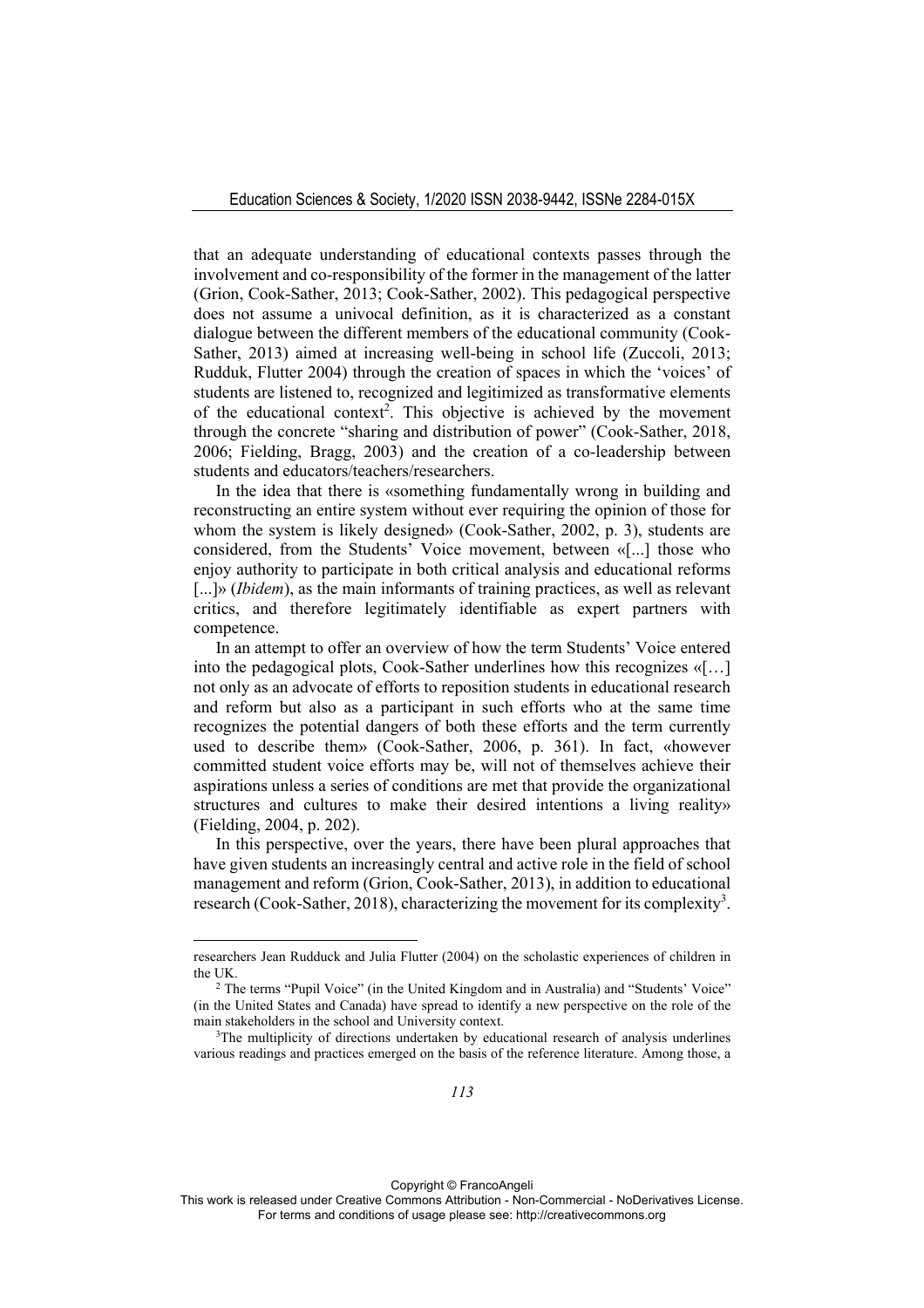In the last decade in Italy, there have been numerous educational researches in a Students' Voice perspective that have affected the various school levels and orders: the primary school (Dettori, 2017; De Vecchi, 2015; Gemma, Agrati, 2015; Zuccoli, 2013), the secondary school (Dettori, 2015; Grion, De Vecchi, Colinet, 2014; Dettori, 2009), the upper secondary school (Grion, Maretto, 2018; Grion, Manca, 2015; Dettori, 2013) up to the University field (Bellacicco, 2018; Di Vita, 2016; Zanon, 2015; Ghislandi, Raffaghelli, 2013).

Specifically, it is in this last context that research has proliferated. This is both because of the maturation process of students able to participate with greater awareness and relevance to decision-making processes in didactic and educational contexts (Di Vita, 2017), and because of the «momentous change that has irreversibly transformed the nature, the goals, and the scientific, educational and organisational practices» (Melacarne, 2017, p. 1) thanks to «new working scenarios and new knowledge needs [that] have emphasised the critical factors and contradictions of curricula and strategies of University governance that are all too often fixed on theoretical-disciplinary logic» (*Ibidem*).

## **1. Students' Voice and Special Education**

Entering into the Special Education sphere and considered the importance to the Voice of people with disabilities (Del Bianco, 2019; Giaconi *et al*., 2018, 2019), one of the central questions of the special educational research should

first distinction concerns the existence or not of ministerial indications from governments in support of the Students' Voice movement or that share its vision. For example, in the United Kingdom, in Canada and in New Zealand are the same governments that, with different policies, actively involve students both in the analysis of their educational experiences and in actions aimed at educational reforms (Cook-Sather, 2018). On the contrary, in the United States, where there are no National guidelines, «individuals or organization take it upon themselves to honour student voices and partner with students to develop and revise educational practices» (Cook-Sather, 2018, p. 19). A second distinction that emerges within this analytical guideline, collects the evolution of the movement within the different orders and school grades (youth participatory action research - YPAR). Historically, as the first research work conducted in this area also demonstrates (Flutter, Rudduk, 2004; Flutter *et al*., 1996), it is in the first grade and second grade primary schools that the pedagogical movement has found space to start. Thanks to a greater attitude towards respect for the authentic listening of the 'voices' of children, strategies, that are able to include their perspectives in the school routine, have been developed (Cook-Sather, 2002). On the contrary, higher education, especially University education, is lagging behind the formal integration of the Students' Voice perspective in educational research, although in recent years there have been many steps taken in this direction, both internationally (Matthews *et al*., 2018; Cook-Sather *et al*., 2014; Dunne, Zandstra 2011; Healy, Jenkins, 2009) and national (Di Vita, 2017; Gemma, Agrati, 2015; Grion, 2014; Dettori, 2013, 2009).

This work is released under Creative Commons Attribution - Non-Commercial - NoDerivatives License. For terms and conditions of usage please see: http://creativecommons.org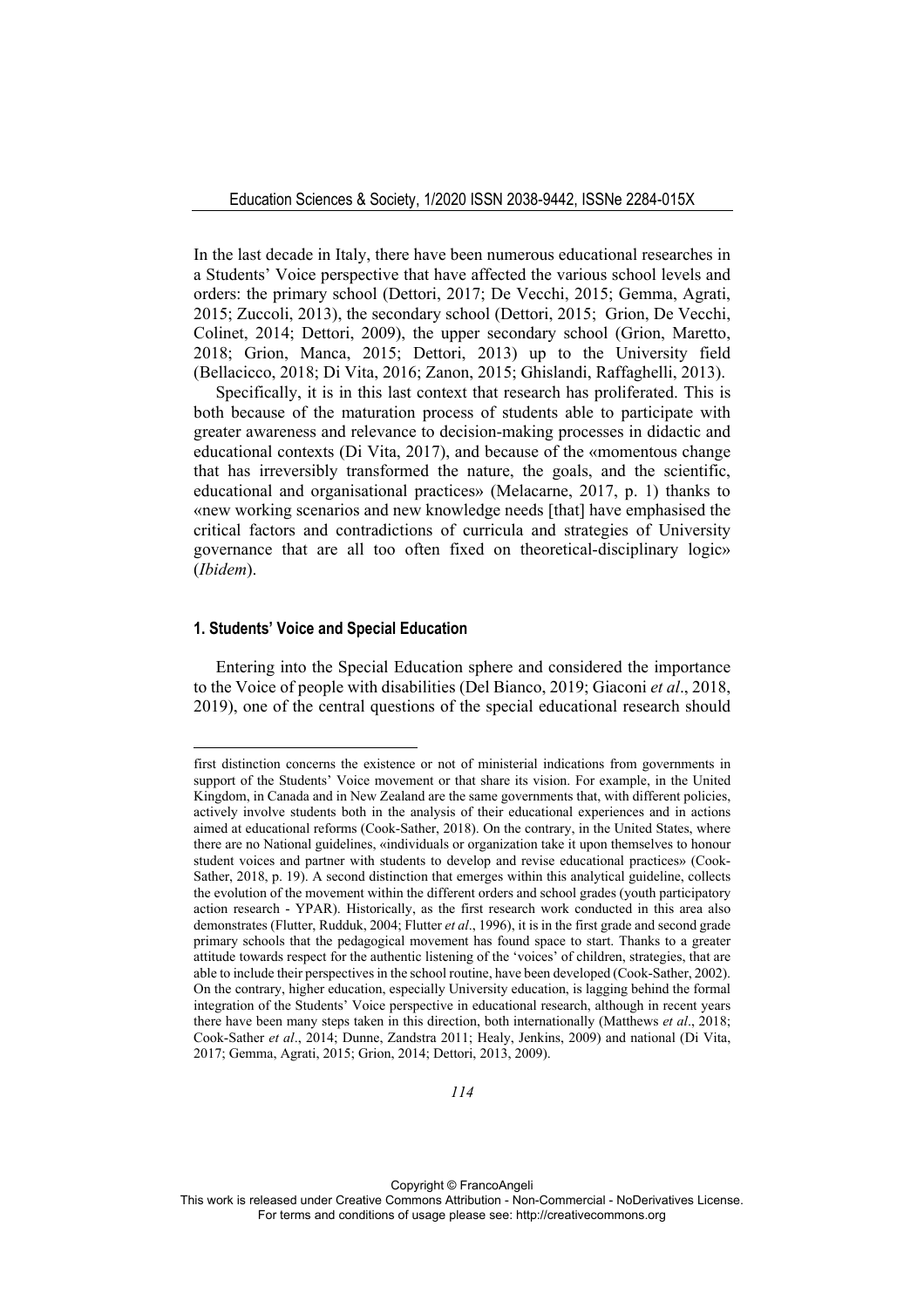be the following one: are University trainings and services offered by the University capable of realizing the autonomy and personal aspirations of those who attend it? (Bellacicco, 2018). The question enters into the merit of the educational offer, going beyond the frequency statistics of people with disabilities in higher education. Specifically, we are wondering if the presence of «educational and emancipatory experiences in which students enhance metacognitive, training and methodological skills» (Bellacicco, 2018, p. 13) are able to develop their attitudes and practices, that can be used in productive contexts and in society (Pavone, 2018).

Despite the extensive literature «only recently have higher education institutions started listening to people with disabilities, and this must be investigated further» (Pavone, Bellacicco, 2016, p. 112), furthermore «some field surveys show that the contribution of students with disabilities to the development of University policies is still not relevant» (Bellacicco, 2018, p. 73) and that «researchers in the field of disability and PSE [Post-Secondary Education] need to become academic activists and take on more of a political voice in their examination of exclusion and inclusion» (Seale, 2017, p. 14).

Several studies have been carried out with the aim of identifying the elements that facilitate or hinder learning and belonging to the academic context (de Anna, 2016); among these is the Students' Voice movement (Bellacicco, 2018; Bandiera *et al.*, 2017)<sup>4</sup>.

Various institutional reforms and services provided (CNUUD, 2014), which strive to guarantee greater access to higher education for all people, do not correspond to an effective accessibility in the academic contexts and a real participation of people with disabilities in the academic life (Del Bianco, 2019; Bellacicco, 2018; Giaconi *et al*., 2018a; Giaconi *et al*., 2018b; D'Alessio, 2015). For this reason, there are several studies that, starting in the 1990s (Brandt, 2011; Hurst, 1996), and with different methods of qualitative research (Seale, 2017), want to involve students with disabilities enrolled in the University field. Although not all of these investigations are explicitly framed in the Students' Voice movement, the trend of such research was to use the voices of students with disabilities «to illuminate the barriers facing […] and the impact they have» (*Ivi*, p. 3) and to identify appropriate strategies for

<sup>4</sup> The movement for Independent Living, born in the 1970s in the United States from the University of Berkley and thanks to a more general sensitivity to the issue that in those years was also being structured in actions legislative, there was a historically decisive impulse to the right of study for people with disabilities and their full participation in academic life. It is in this climate of social democratization that disability voice has taken more and more space in legislation and institutional policies, mobilizing «financial, human, professional and technical resources» (Pavone, 2017, p. 241), which led to a significant increase in the number of people with disabilities who choose to invest in higher education, in order to carry out their life project (Giaconi, 2015).

This work is released under Creative Commons Attribution - Non-Commercial - NoDerivatives License. For terms and conditions of usage please see: http://creativecommons.org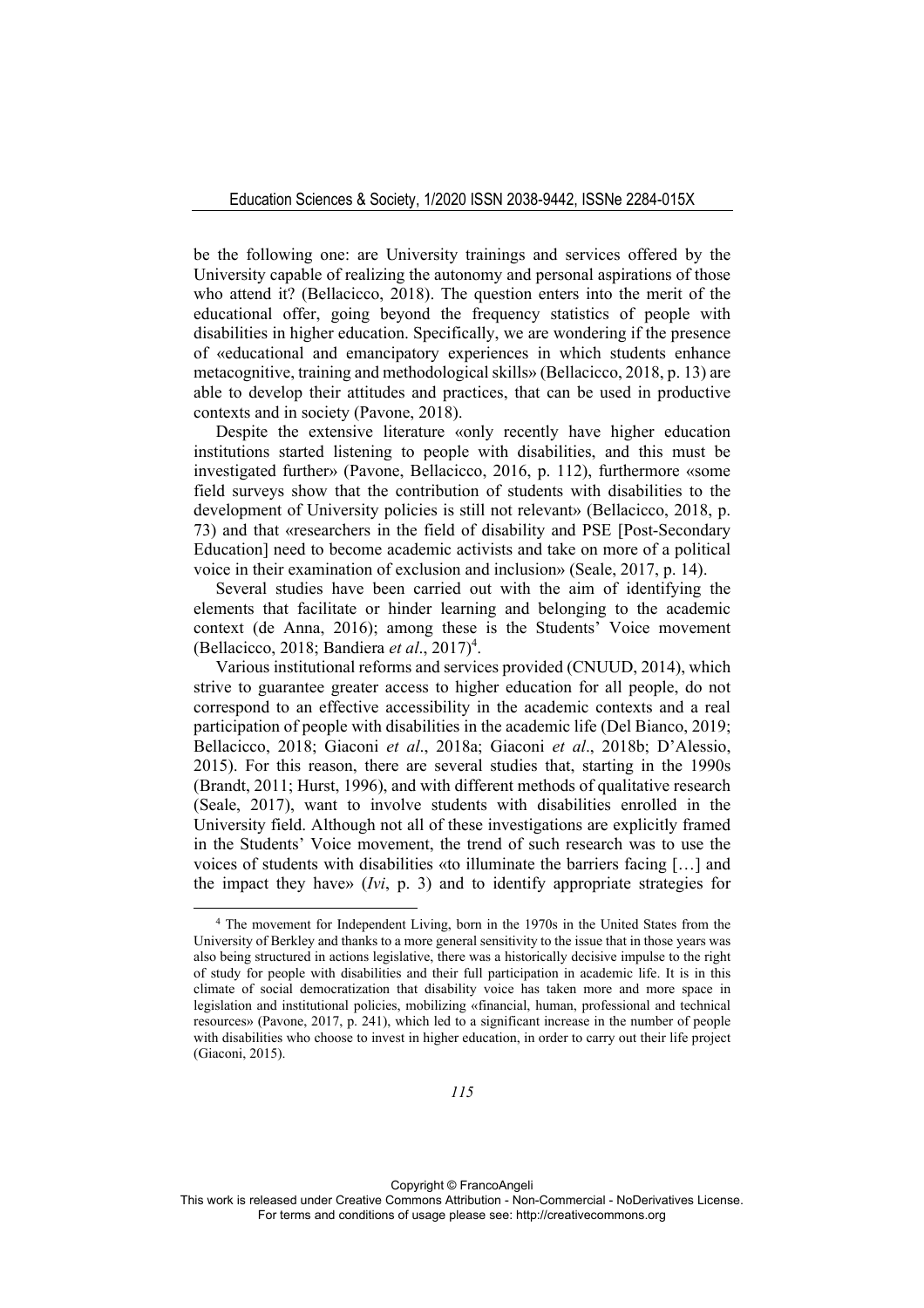overcoming them (*Ibidem*; Kubiak 2015), as well as redeveloping the educational curriculum (Barber, 2012), the organization of teaching (Moriña *et al*., 2014), spaces, times, practices and academic supports.

The literature of reference, in this direction, underlines the importance of student well-being to materialize personal and formative aspirations (Del Bianco, 2019; Bellacicco, 2018; Santi, Di Masi, 2017; Giaconi, 2015). Other research is aimed at listening to the difficulties in the transition phases from high school to University (Giaconi *et al.*, 2020; Giaconi *et al*., 2018a; Hong, 2015; Pernia *et al*., 2016; Wessel *et al*., 2015) or from the University context to the world of work (Boccuzzo *et al*., 2011). Also in this direction, several scholars analyze architectural barriers (Giaconi *et al*. 2020; de Anna, 2016; Gilson, Dymond, 2012; Hong, 2011) and teaching and evaluation (López-Gavira *et al*., 2015; Kubiak 2015; Muttini, Marchisio, 2005). In the end, there are others studies that are focused on the experiences of students with Down Syndrome (Ianes *et al*., 2018) or with Asperger's Syndrome (Giaconi *et al*., 2020; Vincent *et al*., 2016; Townend, Pendergast, 2015; Hastwell *et al*., 2012) in different training contexts.

Going into the field of Special Education research, the urgency is to conduct important methodological and ethical reflections (Perry, Sias, 2018; Graham *et al*., 2013; Groundwater-Smith, Docket, Bottrell, 2015; Dettori, Grion, 2015). One concern, on one hand, is the need for researchers in Special Education to acquire a position of "ethical symmetry"5 (Grion, Dettori, 2015, p. 855) that should lead to research agendas able to contribute to the improvement of all people (Groundwater-Smith, Docket, Bottrell, 2015); and, on the other hand, to balance the interests of the researchers and the values of the institution in which the research takes place (Graham *et al*., 2013). Finally, some authors (Groundwater-Smith, Docket, Bottrell, 2015; Grion, Dettori, 2015) emphasize, as an ethical question, the critical situation that can arise within the research conducted with students such as, for example, the presence of differening or opposed student's positions from the adults that are conducting the research or the institutions in which the research takes place. Another critical question, that those who are used to conduct these studies could face, concerns the nonacceptance of the presence of young students, even with disabilities, within discussions that concern research in education and teaching by some researchers.

<sup>&</sup>lt;sup>5</sup> Ethical questions relating to an asymmetry between researcher and young person with disabilities in terms of role, self-recognition or maturity could be accentuated in Students' Voice research with disabilities. To encourage ethical symmetry also in these cases it is possible to recognize the potential of people with disabilities in terms of evaluating life contexts and agents of change.

This work is released under Creative Commons Attribution - Non-Commercial - NoDerivatives License. For terms and conditions of usage please see: http://creativecommons.org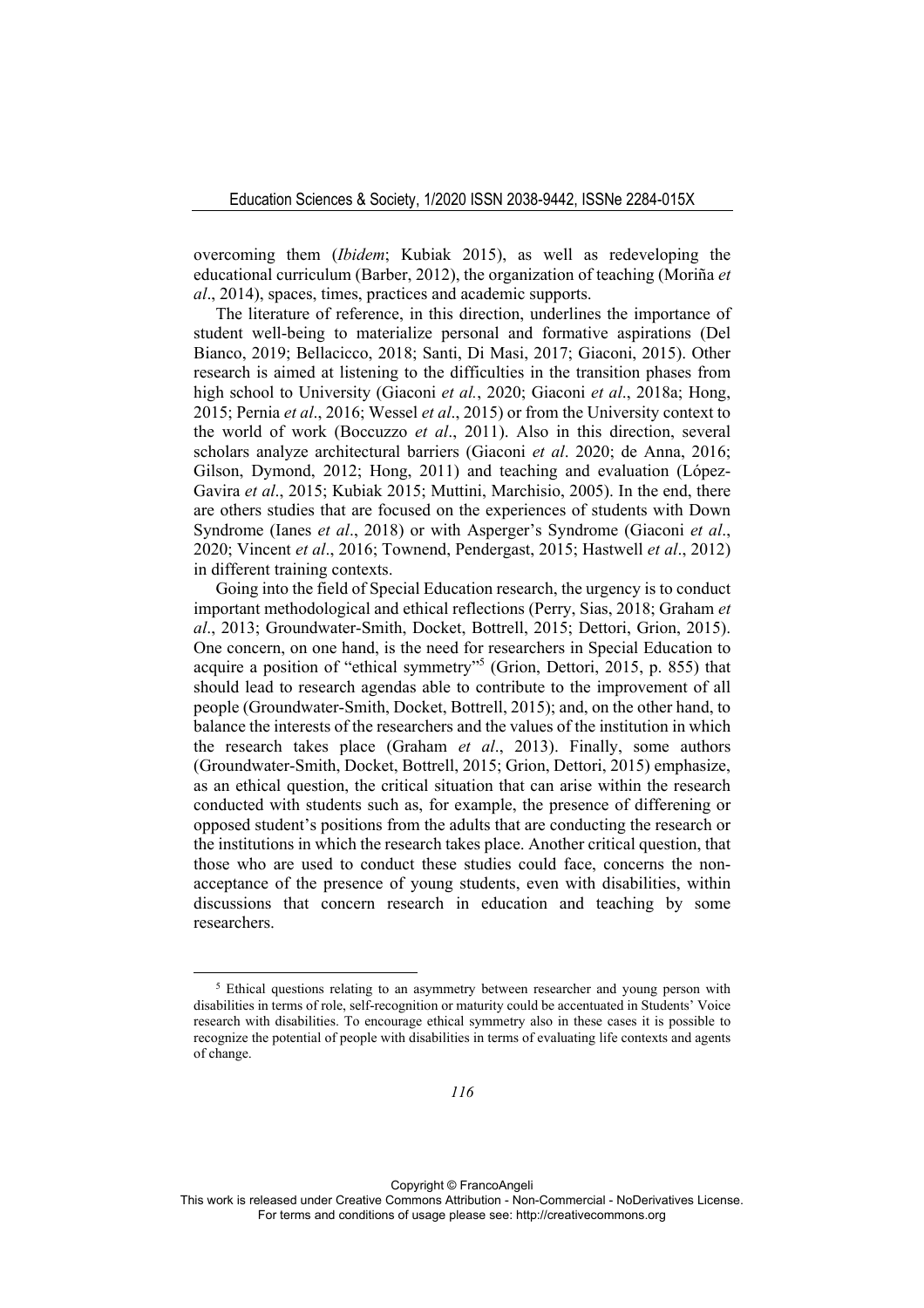Moving from these reflections, different authors have developed plural research methodologies within research in education (Somekh, Noffke, 2009), to encourage the co-participation of students, also with disabilities, allowing them to become co-researchers (Fielding, Bragg, 2003) or agents of change of practices within their Universities (Dunne, Zandstra, 2011). Considering the methodological aspects of the involvement of students with disabilities within Student Voice pathways, a series of potential critical issues may occur which must be underlined (Del Bianco, 2019; D'Angelo, Del Bianco, 2019; Giaconi, 2015). For example, necessary considerations must be made regarding the creation of an environment that can make students with disabilities feel at ease, establishing immediately with their collaborative and trusting relationship which starts with a clear explanation of the motivations and objectives of collaboration procedures for participation and the transformation of life or school contexts of belonging. Attention must also be paid to the communication methods that must be chosen with reference to the functioning profile and communication peculiarities of each student with disabilities (Giaconi, 2015; Lloyd *et al*., 2006; Paterson, Scott-Findlay, 2002; Stancliffe *et al*., 2002).

In the growing awareness of the importance of an active involvement of students with disabilities in forms of shared governance, the research has been articulated abandoning more and more the use of the students' voice as a simple advice (Caldin, 2016), that turns out to be decisive also in terms of increasing agency (Giaconi *et al*., 2020), personal and social empowerment (Giaconi *et al*., 2020; Del Bianco, 2019; Yair, 2008) of the students involved. It is important to highlight that also in Special Education research paths the focus must be not just to 'listening to the student voice' – implicitly if not deliberately – supports the perspective of student as 'consumer', but also to help students become 'change agents' explicitly supporting a view of the student as «'active collaborator' and 'co-producer', with the potential for transformation» (Dunne, Zandstra, 2011, p. 4)<sup>6</sup>.

## **2. Conclusions**

This reflection on the Voice of Students with disabilities allowed us to legitimate the reorganization, the improvement and the construction of new practices and environments that are increasingly universally inclusive.

The alignment between the students' point of view and the University field can be important in terms of awareness and life-orientations programs, with the

<sup>6</sup> It is in the acceptance of these critical issues that the University of Macerata and the University of Arizona are oriented to launch, in the academic year 2020-2021, a pilot study aimed to identify the proposals of students with disabilities as 'change agents'.

This work is released under Creative Commons Attribution - Non-Commercial - NoDerivatives License. For terms and conditions of usage please see: http://creativecommons.org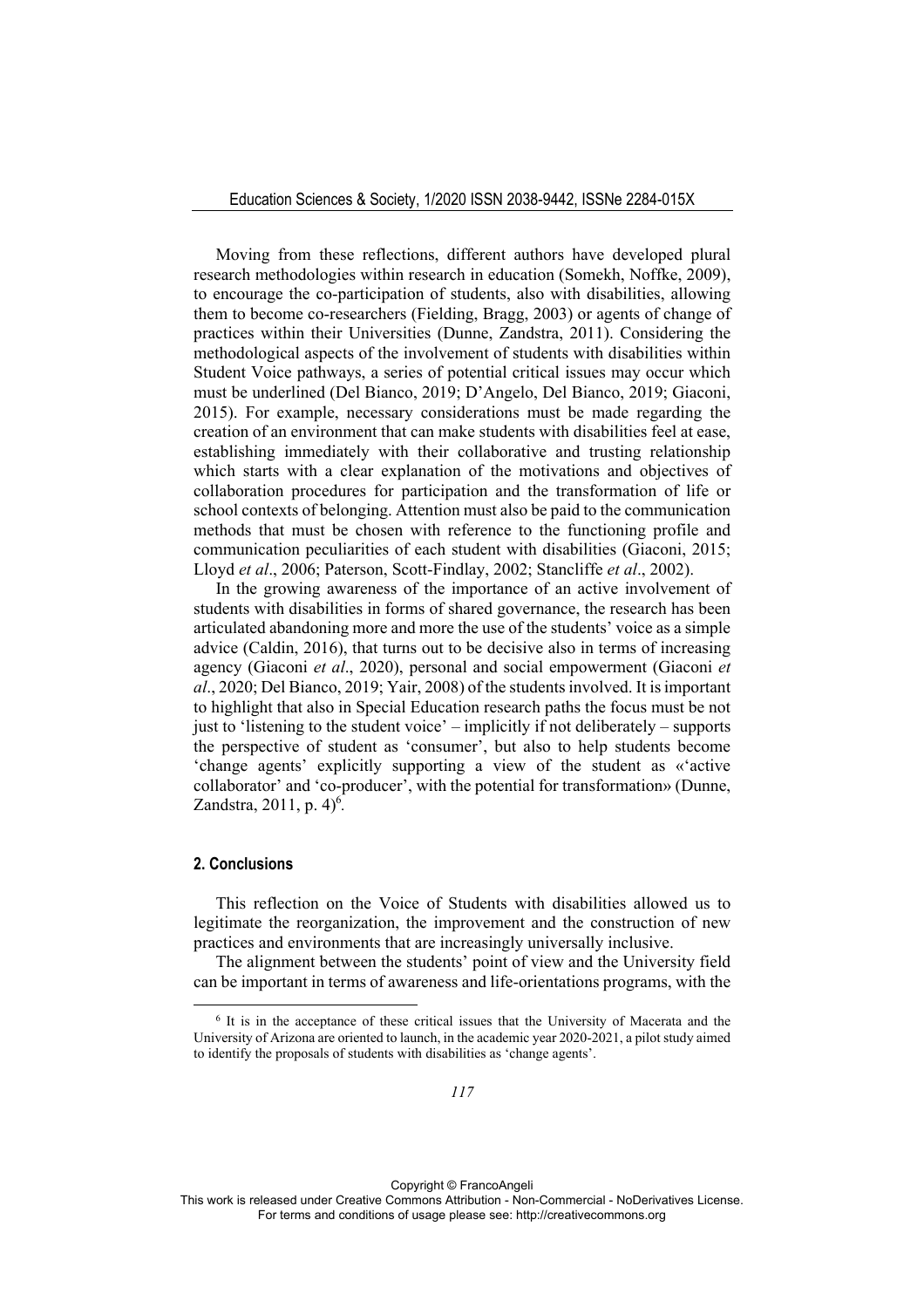aim to help students achieve and acquire attitudes that can make «people resilient in their personal, professional and social life» (Bellacicco, 2018, p. 19). In this direction, it is possible to allow students to made metacognitive reflections on their studies and on their perception of inclusion in the University context, establishing spaces for the exercise of one's self-advocacy. The cocreation of inclusive environments can allow the implementation of opportunity to accept the critical points in a proactive framework aimed at encouraging the exercise of self-determination and active participation, as well as increasing personal agency for an independent life (Del Bianco, 2019; Caldin, 2016).

The literature (Frison, 2017; Summers *et al*., 2014; Stein, 2013) indicates that a non-adherence often conceals an incapacity or reluctance to express oneself and one's needs or support one's own rights. This motivates us to agree with Seale, concerning the need for «more research into how academics and support staff can develop and encourage self-advocacy skills in disabled students» (Seale, 2017, p. 6). Further reflections will have to be conducted on the difficulties in disclosure (*Ibidem*) as the first barrier to a life project is one that does not want to be established by others (Pace *et al*., 2018, p. 22), and therefore needs conscious actions of self-advocacy.

Therefore, the need emerges to structure daily listening spaces and planned surveys so as to organize the services and the supports of the study according to the actual and changing needs of the person. In this direction, we hope to increase moments of co-planning, in which also students with disabilities can help and organize proposals that respond effectively to their needs, proceeding from the perspective of a collaborative design for all (Giaconi *et al*., 2020; Borgato *et al*., 2017).

### **References**

- Bandiera E., Miccichè S., and Terzaroli C. (2017). Listening to the Students' Voice as a Governance Tool in Higher Education. *Teaching and Learning Together in Higher Education*, 20, https://repository.brynmawr.edu/tlthe/vol1/iss20/9.
- Barber R. (2012). College students with disabilities: What factors influence successful degree completion? A case study. *Disability and Work: Research Report,* pp. 1-16.
- Bellacicco R. (2018). *Verso una università inclusiva: La voce degli studenti con disabilità*. Milano: FrancoAngeli.
- Boccuzzo G., Fabbris L., Nicolucci E. (2011). Il capitale umano dei laureati disabili. In: Fabbris L. (Eds.), *Criteri e indicatori per misurare l'efficacia delle attività universitarie*, pp. 129-162, CLEUP, Padova.
- Borgato E., Fazzuoli V., Lazzaro C. (2017). Participation in Academic Life Inside and Outside the Walls. *Teaching and Learning Together in Higher Education*, 20, https://repository.brynmawr.edu/tlthe/vol1/iss20/7.

This work is released under Creative Commons Attribution - Non-Commercial - NoDerivatives License. For terms and conditions of usage please see: http://creativecommons.org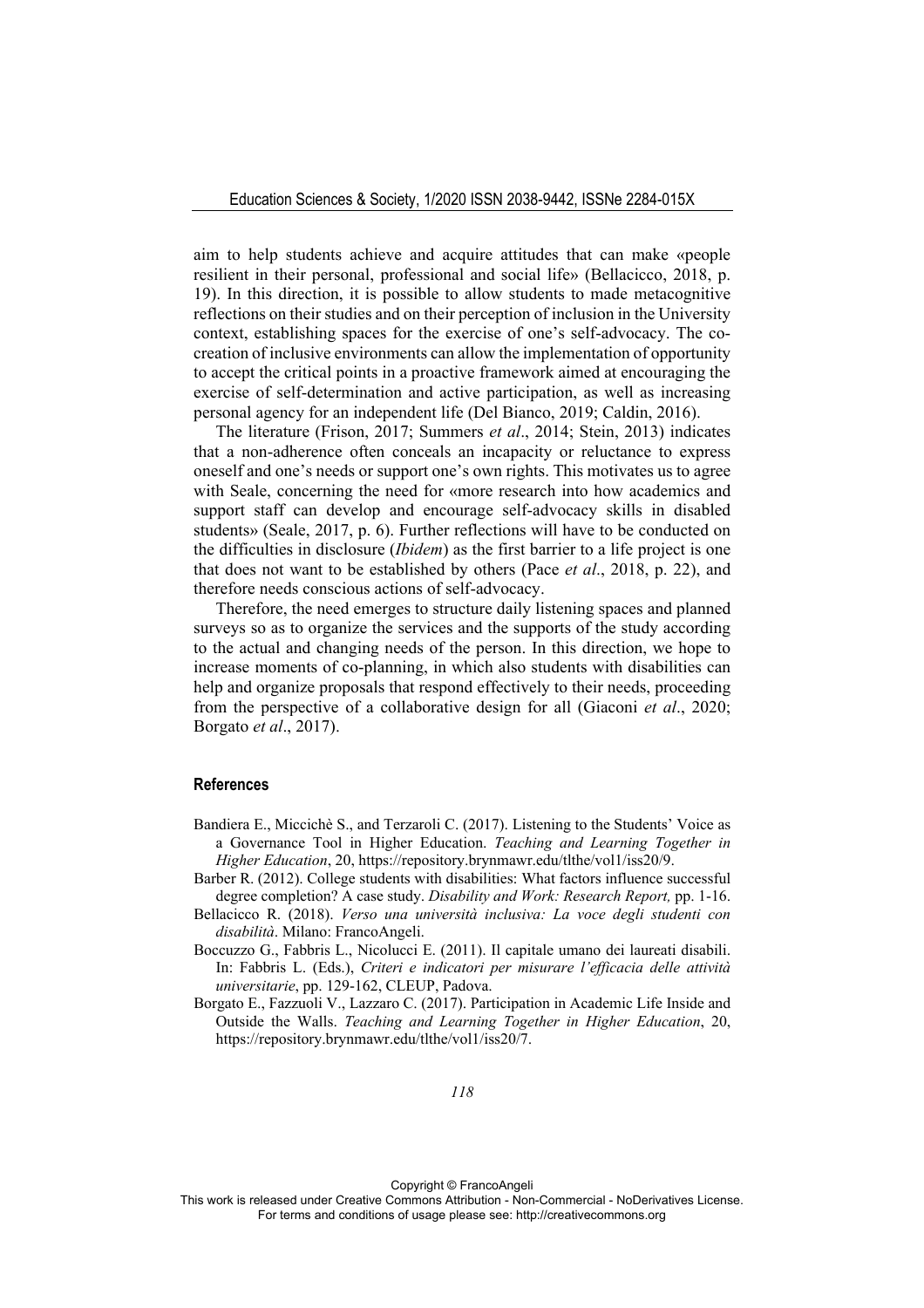- Brandt S. (2011). From Policy to Practice in Higher Education: The Experiences of Disabled Students in Norway. *International Journal of Disability, Development and Education*, 58(2): 107-120.
- Caldin R. (2016). Il futuro dell'inclusione tra disabilità, autodeterminazione e contesti facilitanti. In: Favorini A. M. (Eds.)*. Conoscenza formazione e progetto di vita. Metodi e prospettive per l'inclusione universitaria*. Milano: FrancoAngeli.
- Canevaro A. (2006). *Le logiche del confine e del sentiero*. Trento: Erickson.
- CNUDD (2014). *Linee guida*. retrieved September 20, 2019 from https://www.crui.it/documenti-pubblici.html.
- Cook-Sather A. (2002). Authorizing student perspectives: toward trust, dialogue, and change in education. *Educational Researcher*, 31(4): 3-14.
- Cook-Sather A. (2006). Sound, Presence, and Power: "Student Voice" in Educational Research and Reform. *Curriculum Inquiry*, 36: 359-390.
- Cook-Sather A. (2013). Legittimare i punti di vista degli studenti. Nella direzione della fiducia, del dialogo e del cambiamento in educazione. In: Grion V., Cook-Sather A. (Eds.). *Student Voice. Prospettive internazionali e pratiche emergenti in Italia*. Milano: Guerrini.
- Cook-Sather A. (2014). Student-faculty partnership in explorations of pedagogical practice: a threshold concept in academic development. *International Journal for Academic Development*, 19(3): 186-198.
- Cook-Sather A. (2018). Tracing the Evolution of Student Voice in Educational Research. In Brouke R., Loveridge J. (Eds.). *Radical Collegiality Through Student Voice*: *Educational Experience, Policy*. Switzerland: Springer.
- D'Alessio S. (2015). Disability Studies in Education: che cosa sono e perché sono importanti per lo sviluppo di una scuola e un'università inclusive. *L'integrazione scolastica e sociale*, 14(2): 119-127.
- D'Angelo I., Del Bianco N. (2019). L'intervista narrativa con persone con disabilità: criticità metodologiche e prospettive di ricerca. (pp. 57-70) In: *L'Escluso 2, Nuove storie di resilienza per non vivere infelici e scontenti*, Milano: FrancoAngeli.
- de Anna L. (2016). *Le esperienze di integrazione e inclusione nelle università tra passato e presente*, Milano: FrancoAngeli.
- De Vecchi G. (2015). Dare voce alle emozioni. Un percorso di formazione all'autoconsapevolezza di sé. In: Gemma C., Grion V. (Eds.). *Student Voice. Pratiche di partecipazione degli studenti e nuove implicazioni educative*. Barletta: Cafagna.
- Del Bianco N. (2019). *Autodeterminazione nelle persone con disabilità, Studi, ricerche e questioni di pedagogia speciale*. Milano: FrancoAngeli.
- Dettori G. F. (2009). *La scuola media che vorrei. Una ricerca empirica con studenti e docenti di scuola secondaria di primo grado*. Roma: Aracne.
- Dettori G. F. (2013). Migliorare la qualità della scuola superiore valorizzando il punto di vista degli studenti. In: Grion V., Cook-Sather A. (Eds.). *Student Voice. Prospettive internazionali e pratiche emergenti in Italia*. Milano: Guerrini Scientifica.

*119* 

Copyright © FrancoAngeli

This work is released under Creative Commons Attribution - Non-Commercial - NoDerivatives License. For terms and conditions of usage please see: http://creativecommons.org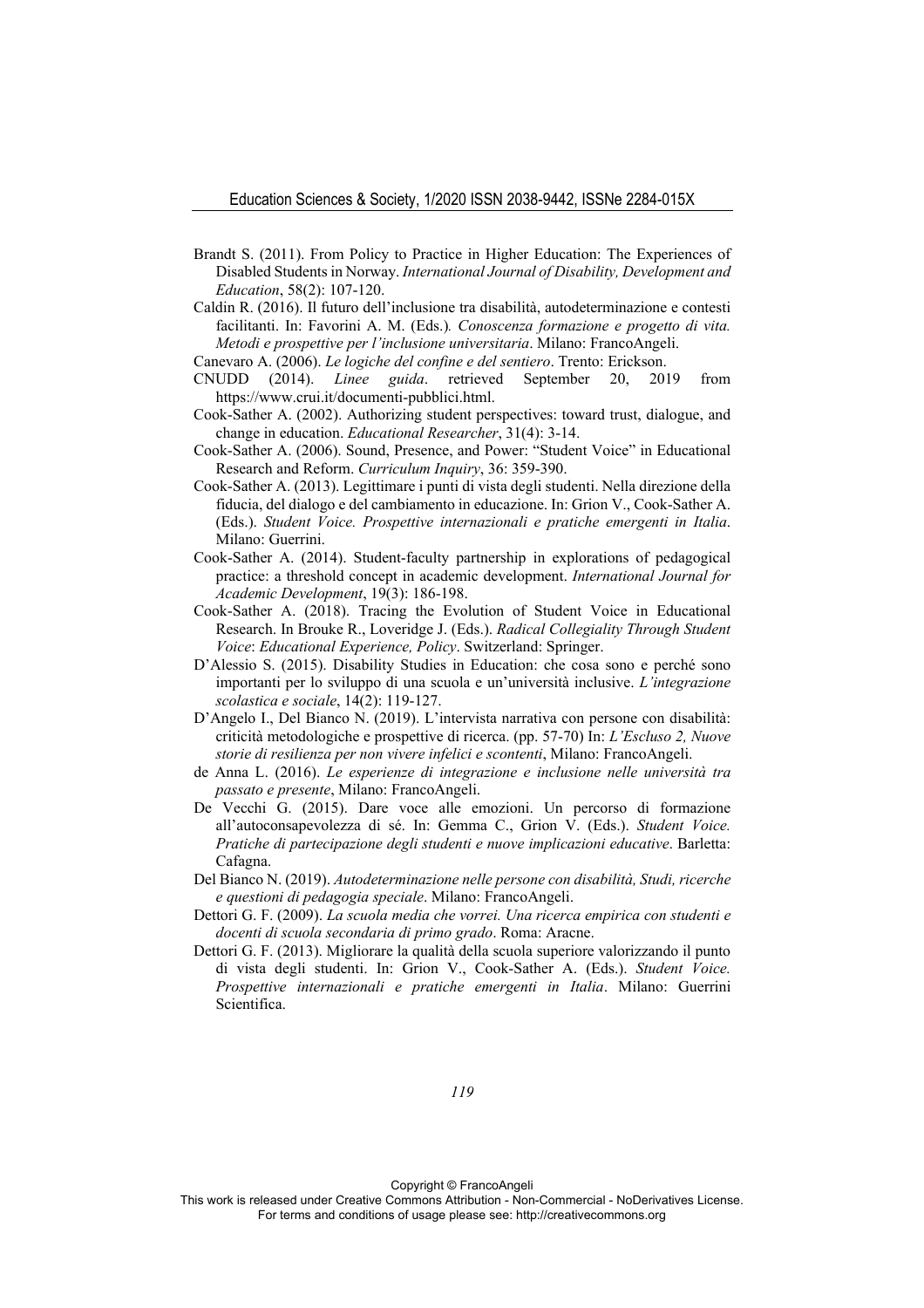- Dettori G. F. (2015). Le difficoltà nell'apprendimento della matematica nella Scuola secondaria di primo grado. In: Gemma C., Grion V. (Eds.). *Student Voice. Pratiche di partecipazione degli studenti e nuove implicazioni educative*. Barletta: Cafagna.
- Dettori G. F. (2017). L'aula che i bambini vorrebbero. Ridefinire il «setting» didattico ascoltando gli allievi della scuola primaria. *Giornale Italiano di Ricerca Educativa*, 18: 131-144.
- Di Vita A. (2016). Preparar a los estudiantes para participar en la didáctica universitaria. In: J. L. Castejón Costa. *Psicología y educación. Presente y futuro*. Madrid: ACIPE.
- Di Vita A. (2017). «Student Voice» per la valorizzazione delle risorse personali. *ECPS Journal*, 16: 269-294.
- Dunne E., Zandstra R. (2011). *Students as change agents. New ways of engaging with learning and teaching in higher education*. Bristo: ESCalate.
- Fielding M. (2004). "New wave" student voice and the renewal of civic society. *London Review of Education,* 2(3): 197-217.
- Fielding M. (2015). Student voice as deep democracy. In: McLauglin C. (Eds.). *The connected school: A design for well-being – supporting children and young people in schools to flourish, thrive and achieve*. London: Pearson.
- Fielding M., Bragg S. (2003). *Students as researchers: Making a difference*. Cambridge: Pearson Publishing.
- Frison D. (2017). Opening the Partnership to Students, Faculty and Organizations: the "Collaborative Research" Experience. *Teaching and Learning Together in Higher Education*, 20 , https://repository.brynmawr.edu/tlthe/vol1/iss20/4.
- Frison D., Melacarne C. (2017). Fostering "Student Voice" to Improve Teaching & Learning Methods in Higher Education. *Teaching and Learning Together in Higher Education,* 20, https://repository.brynmawr.edu/tlthe/vol1/iss20/6.
- Gemma C., Agrati L. (2015). Disegno ciò che per me è importante. Prime indagine nella Scuola primaria. In Gemma C., Grion V. (Eds.). *Student Voice. Pratiche di partecipazione degli studenti e nuove implicazioni educative*. Barletta: Cafagna.
- Ghislandi P., Raffaghelli J. (2013). La voce degli studenti per la qualità dell'elearning nella formazione universitaria. Un approccio partecipativo. In Grion V., Cook-Sather A. (Eds.). *Student Voice. Prospettive internazionali e pratiche emergenti in Italia*. Milano: Guerini Scientifica.
- Giaconi C. (2015), *Qualità della Vita e adulti con disabilità. Percorsi di ricerca e proposte inclusive*. Milano: FrancoAngeli.
- Giaconi C., Capellini S. A., Del Bianco N., Taddei A., D'Angelo I. (2018a). Study Empowerment for inclusion. *Education Sciences & Society*, 2: 166-183.
- Giaconi C., Del Bianco N. (Eds.) (2018). *In Azione. Prove di inclusione*. Milano: FrancoAngeli.
- Giaconi C., Taddei A., Del Bianco N., Caldarelli A., D'Angelo I. (2020). Dalla 'voce degli studenti' alla co-progettazione di percorsi inclusivi: uno studio di caso. In: *Atti di convegno Collana SIRD, Studi e Ricerche sui processi di apprendimento e valutazione*, Lecce: Pensa MultiMedia.
- Giaconi C., Taddei A., Del Bianco N., Capellini A. S., (2018b). Inclusive University didactics and technological devices: a case study. *Education Sciences & Society*, 9(1): 191-217.

This work is released under Creative Commons Attribution - Non-Commercial - NoDerivatives License. For terms and conditions of usage please see: http://creativecommons.org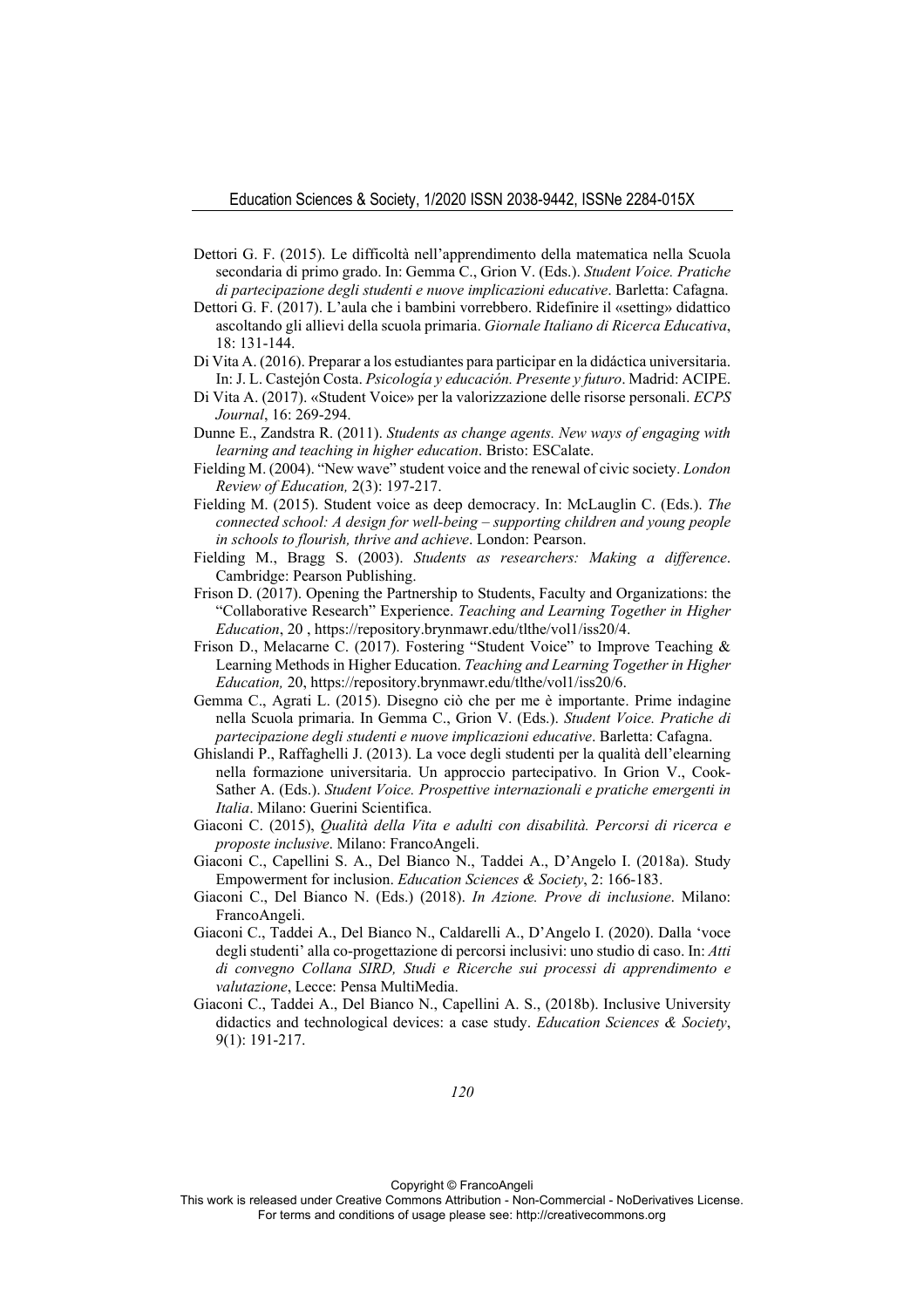- Gilson C. L., Dymond S. K. (2012). Barriers Impacting Students with Disabilities at a Hong Kong University. *Journal of Postsecondary Education and Disability*, 25(2): 103-118.
- Graham A., Powell M. A., Taylor N., Anderson D. L., Fitzgerald R. M. (2013). *Ethical Research Involving Children*. Firenze: UNICEF Office of Research-Innocenti.
- Grion V. (2014). Meanings of 'student voice' in Italy: Emerging Experiences and Practices. *CONNECT*, pp. 10-13.
- Grion V., Cook-Sather A. (Eds.) (2013). *Student Voice. Prospettive internazionali e pratiche emergenti in Italia*. Milano: Guerrini.
- Grion V., De Vecchi G. (2014). Il ruolo di bambini e bambine nei processi d'insegnamento-apprendimento: Student Voice e leadership educativa condivisa. *Educational Reflective Practices*, 1: 30-46.
- Grion V., Dettori G. F. (2015). Student Voice: nuove traiettorie della ricerca educativa. In: M. Tomarchio, S. Ulivieri (Eds.). *Pedagogia militante*. Pisa: ETS.
- Grion V., Manca S. (2015). La scuola vista dai ragazzi. Un social network per dare voce agli studenti. In: Gemma C., Grion V. (Eds.). *Student Voice. Pratiche di partecipazione degli studenti e nuove implicazioni educative*. Barletta: Cafagna.
- Grion V., Maretto (2018). Student Voice e didattica partecipativa: un valore aggiunto per l'innovazione scolastica. In: Boffo V., Fedeli M. (Eds.), *Employability & competences. Innovative curricula for new professions*. Firenze: Firenze University Press.
- Groundwater-Smith S., Dockett S., Bottrell D. (2015). *Participatory Research with Children and Young People.* Los Angeles: Sage.
- Hastwell J., Martin N., Baron- Cohen S., Harding J. (2012). Giving Cambridge University students with Asperger syndrome a voice: a qualitative, interview- based study towards developing a model of best practice. *Good Autism Practice*, 13: 56- 63.
- Healey M., Jenkins A. (2009). Developing undergraduate research and inquiry. *Innovations in Practice, Celt Journal*, 2(1): 3-15.
- Hong B. S. (2011). Qualitative analysis of the barriers college students with disabilities experience in higher education. *Journal of College Student Development*, 56(3): 209-226.
- Hong B. S. (2015). Qualitative analysis of the barriers college students with disabilities experience in higher education. *Journal of College Student Development*, 56(3): 209-226
- Hurst A. (1996). Reflecting on researching disability and higher education. In Barton L. *Disability and Society: emerging issues and insights*. London: Longman.
- Ianes D., Cappello S., Heidrun D. (2018). Student Voice: uno strumento per raccogliere il punto di vista degli studenti con Sindrome di Down sull'integrazione scolastica. *Italian Journal of Special Education for Inclusion*, 6(2): 83-104.
- Kubiak J. (2015). Using 'Voice' to Understand What College Students with Intellectual Disabilities Say about the Teaching and Learning Process. *Journal of Research in Special Educational Needs*, 17(1): 41-48.

Copyright © FrancoAngeli

This work is released under Creative Commons Attribution - Non-Commercial - NoDerivatives License. For terms and conditions of usage please see: http://creativecommons.org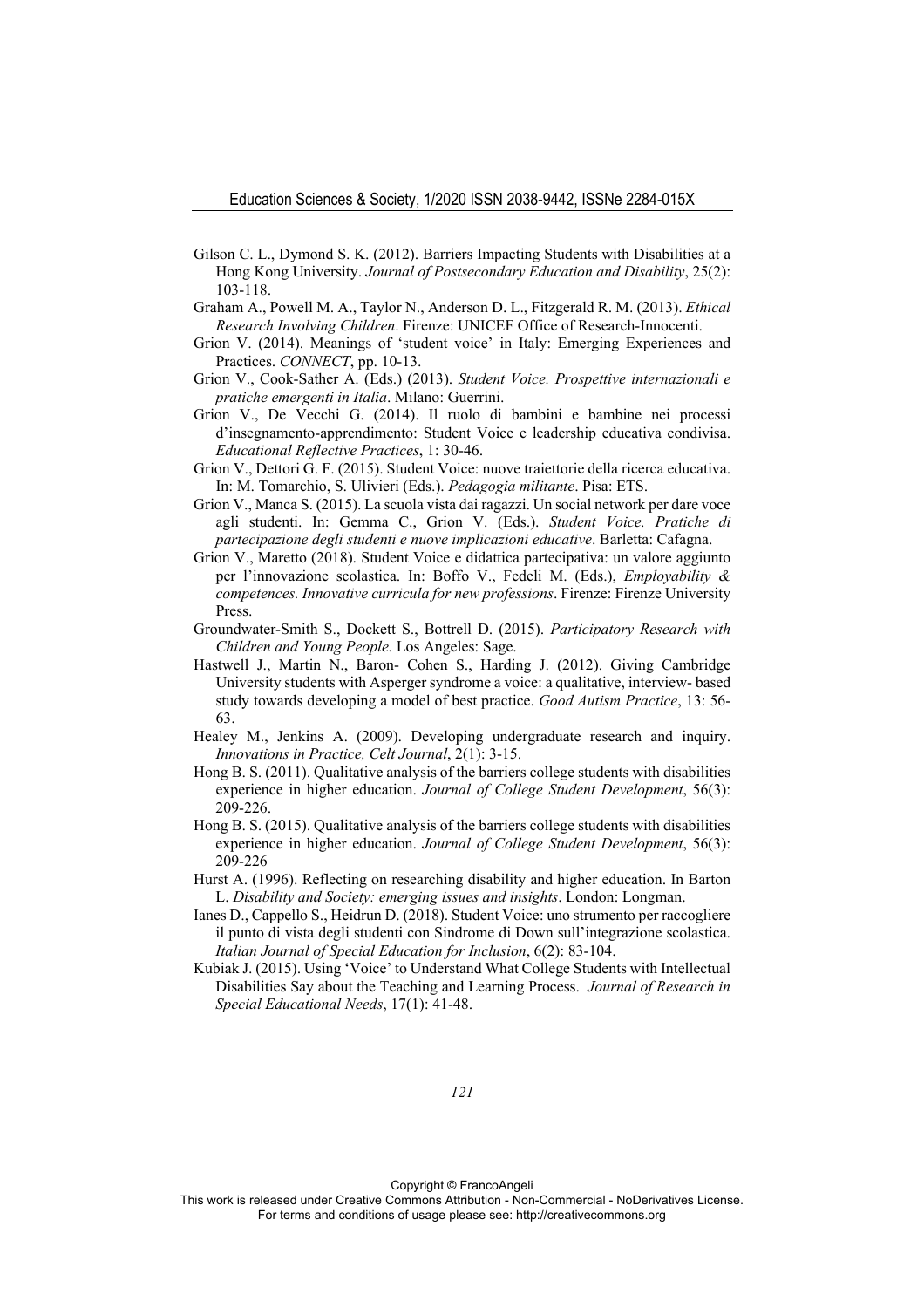- Lloyd V., Gatherer A., Kalsy S. (2006). Conducting Qualitative Interview Research With People With Expressive Language Difficulties. *Qualitative Health Research*, 16(10): 1386-1404.
- Lòpez-Gavira R., Moriña A. (2015). Hidden Voices in Higher Education: Inclusive Policies and Practices in Social Science and Law Classrooms. *International Journal of Inclusive Education*, 19(4): 365-378.
- Matthews K., Dwyer A., Hine L., Turner J. (2018). Conceptions of students as partners. *Higher Education*, 76(6): 957-971.
- Melacarne C. (2017). Transforming the University through the Students' Voice. *Teaching and Learning Together in Higher Education,* 20, https://repository.brynmawr.edu/tlthe/vol1/iss20/5.
- Moriña A., Cortés M.D., Melero N. (2014). Inclusive curricula in Spanish higher education? Students with disabilities speak out. *Disability & Society*, 29(1): 44-57.
- Muttini C., Marchisio C. (2005). La qualità della didattica universitaria nei confronti del disabile. In: Coggi C., *Domande di qualità. Le istanze degli studenti universitari*. Lecce: Pensa Multimedia.
- Pace S., Pavone M.R., Petrini D. (Eds.), (2018). *UNIversal Inclusion. Rights and Opportunities for Students with Disabilities in the Academia Context*. Milano: FrancoAngeli.
- Patterson B., Scott-Findlay S. (2002). Critical issues in interviewing people with traumatic brain injury. *Qualitative Health Research*, 12: 399-409.
- Pavone M. (2017). Diritto allo studio e inclusione di studenti con disabilità e con DSA in Università. In: Sante Di Pol R., Coggi C. *La scuola e l'Università tra passato e presente*. Milano: FrancoAngeli.
- Pavone M. (2018). Le università di fronte alla sfida dell'inclusione degli studenti con disabilità. In: Pace S., Pavone M., Petrini D. (Eds.). *UNIversal Inclusion. Rights and Opportunities for Students with Disabilities in the Academia Context*. Milano: FrancoAngeli.
- Pavone M., Bellacicco R. (2016). University: a universe of study and independent living opportunities for students with disabilities. Goals and critical issues. *Education Science and Society*, (1)16: 101-120.
- Pernia S.R., Salmon I. H., Susinos Rada T. (2016). Growing Student Voice in curriculum decision at the university. *Journal of Research in Special Educational Needs*, 16(1): 563-567.
- Perry V. M., Sias S. M. (2018). Ethical Concerns When Supervising Spanish-English Bilingual Counselors: Suggestions for Practice. *The Journal of Counselor Preparation and Supervision*, 11(1). Retrieved from https://repository.wcsu.edu/jcps/vol11/iss1/10.
- Rudduck J., Flutter J. (2004). *How to improve your school: giving pupils voice*. London: Continuum.
- Santi M, Di Masi D. (Eds.) (2017)*. InDEEP UNIVERSITY. Un progetto di ricerca partecipata per una università inclusiva*. Padova: Padua University Press.
- Seale J. (2017). From the voice of a 'socratic gadfly': a call for academic activism in the researching of disability in postsecondary education. *European Journal of Special Needs Education*, 32(1): 153-169.

This work is released under Creative Commons Attribution - Non-Commercial - NoDerivatives License. For terms and conditions of usage please see: http://creativecommons.org